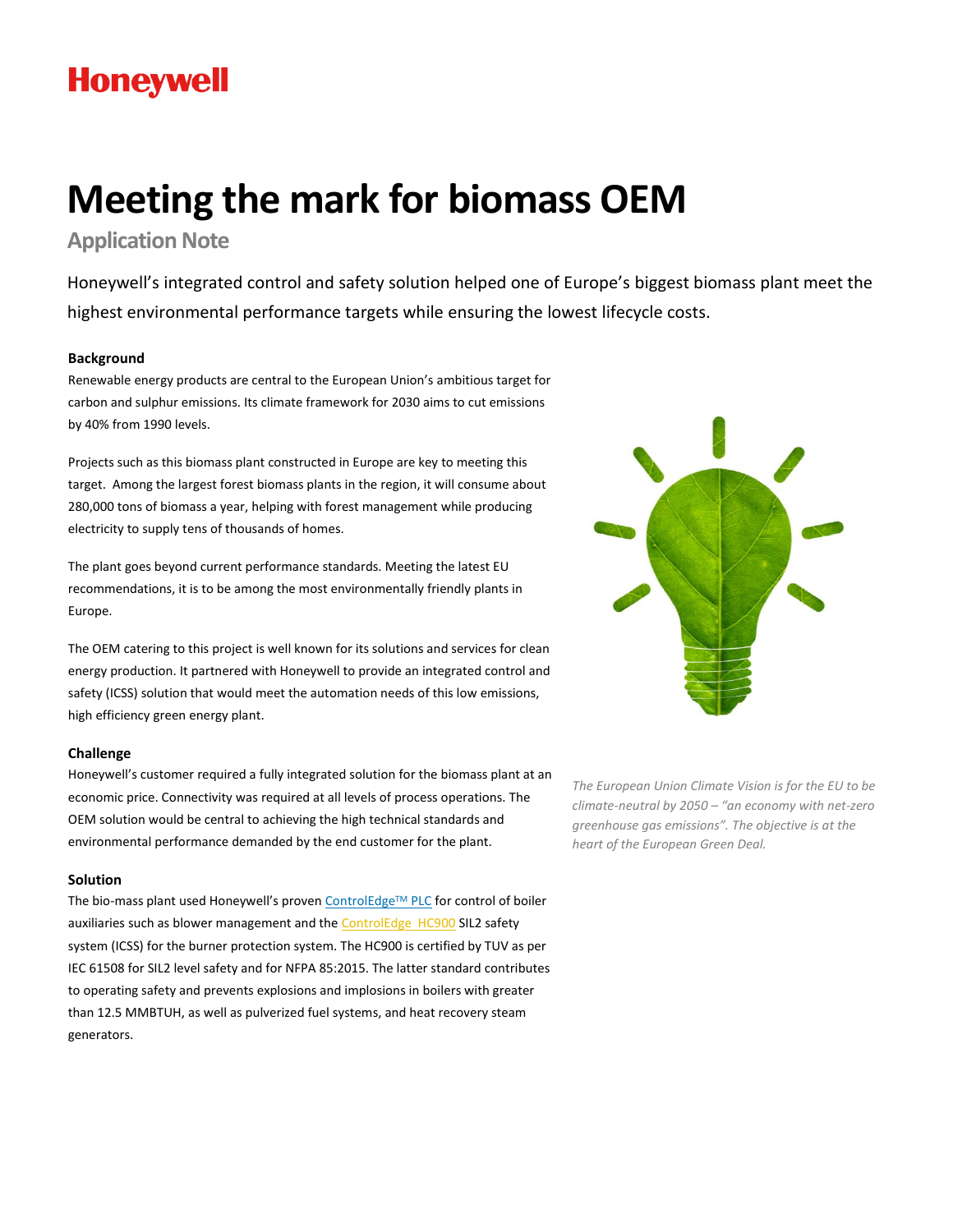A key advantage of the ControlEdge systems was its seamlessly integration with an [Experion® PKS](https://www.honeywellprocess.com/en-US/explore/products/control-monitoring-and-safety-systems/integrated-control-and-safety-systems/experion-pks/Pages/default.aspx) DCS already onsite. Together, the integrated solution – PLC, DCS and safety system – provides end-to-end automation at the plant.

## **Benefits**

Choosing Honeywell as an automation partner brought the OEM a range of benefits across the project lifecycle, helping ensure it achieved its aims:

- Tight integration between the ControlEdge PLC and Experion DCS to promote faster system setup, testing, and troubleshooting
- Seamless integration with the existing Experion DCS for easier maintenance
- **•** Standardization with our Universal IO modules, accelerating implementation and reducing inventory and spares requirements at site



With a single automation vendor, the customer was able to reduce costs over the lifecycle, and also enhance operations and control. A common HMI, hardware and protocols reduce engineering, setup and training efforts.

Equipped with the latest control and safety technology, the plant is well placed to contribute to meeting the 2030 targets and those beyond.

*ControlEdge PLC reduces configuration, integration, and support costs while decreasing risk with embedded cyber security. Combined with Experion® PKS, it minimizes downtime through unified support, and lowers the total cost of ownership through extended system lifecycle.*

#### *ControlEdge HC900*

*safety system can be used in applications requiring SIL2, such as emergency shutdown (ESD), critical controls, burner management systems (BMS), fire and gas, and other critical applications.*